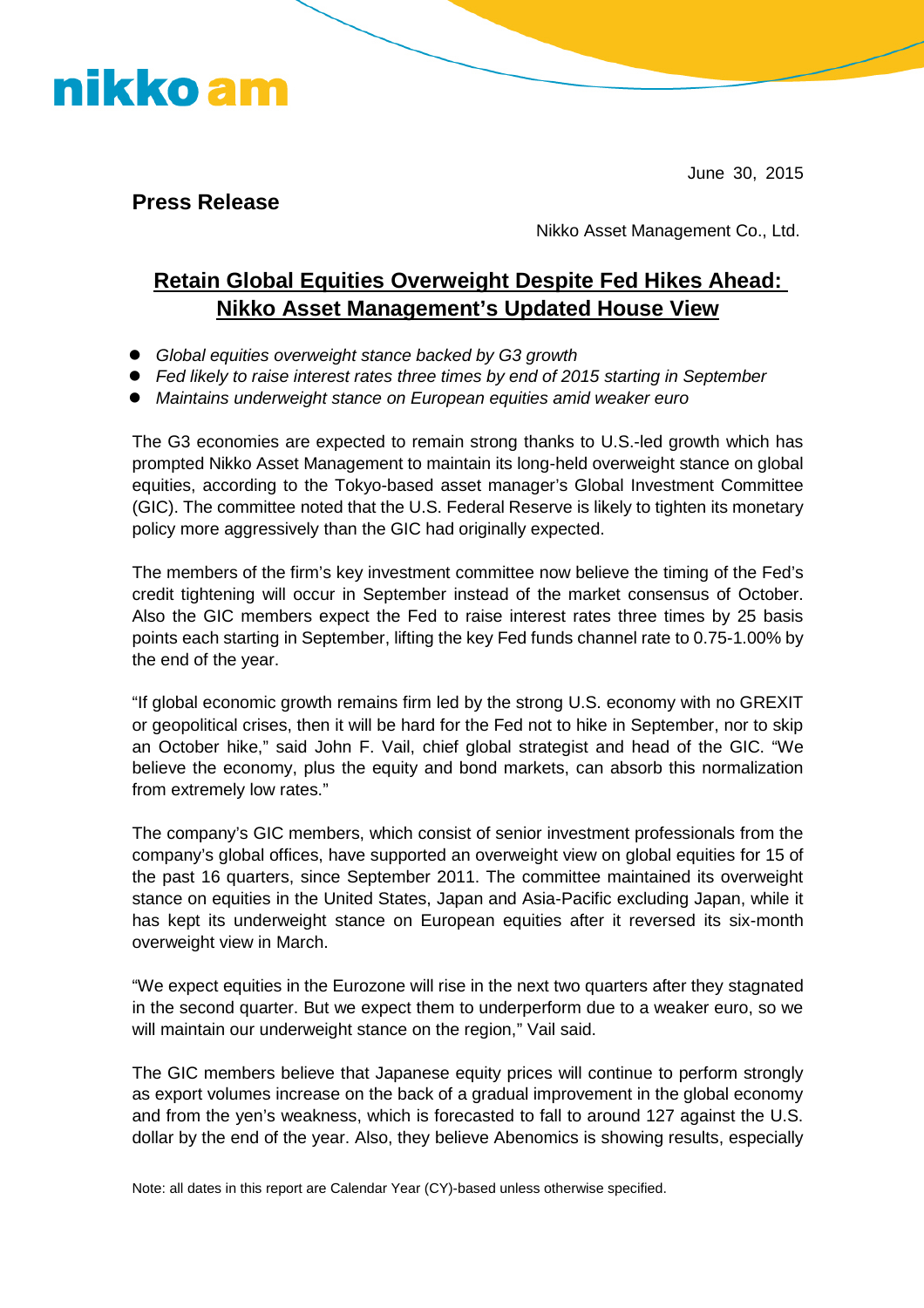

for corporations, with first-quarter pretax profit margins soaring to historical highs for both the manufacturing and non-manufacturing sectors.

"Abenomics is working very well for both local and international investors and it should continue to do so in our view," Vail said. "The market PER of 16.0 times our forward earnings estimate is attractive and consensus earnings estimates will likely continue to improve, partly due to a slightly weaker yen but also due to the improving global economy."

Elsewhere, the Chinese economy continued to struggle during its transition to a more balanced economy, but it does not appear to be in a hard-landing. The committee forecasts the world's second largest economy to achieve growth of 6.6 percent half-on-half, seasonally adjusted, in the July-December period this year and in the January-June period in 2016.

The committee members were enthusiastic about the prospects for emerging economies due to stronger G3 and Chinese growth. But the strength of the U.S. dollar and the weakness in commodity prices could weigh on their economies. They think oil prices will decline slightly due to increased global supplies, especially from Iran, but other commodity prices should remain flat.

Nikko Asset Management's GIC met on June 24th for its quarterly review of global economic conditions. Based on the findings of its senior investment professionals around the world, the company periodically reconsiders house views on the major global markets and asset classes.

The committee's main forecasts<sup>1</sup> at this time are:

Japan: Half-year GDP growth (July to December) of 1.5 percent half-on-half, seasonally adjusted, with equities, as measured by TOPIX, rising about 8.4 percent in yen terms over the next six months to the end of the year.

U.S.: Half-year GDP growth of 2.7 percent half-on-half, seasonally adjusted, with equities, as measured by the S&P 500, rising 8.5 percent in dollar terms over the next six months to December.

Eurozone: Half-year GDP growth of 1.9 percent half-on-half, seasonally adjusted, with equities, as measured by the MSCI Europe, rising 7.8 percent in euro terms over the next six months to December.

-ENDS-

 $<sup>1</sup>$  In comparison against the base date on June 19.</sup>

Note: all dates in this report are Calendar Year (CY)-based unless otherwise specified.